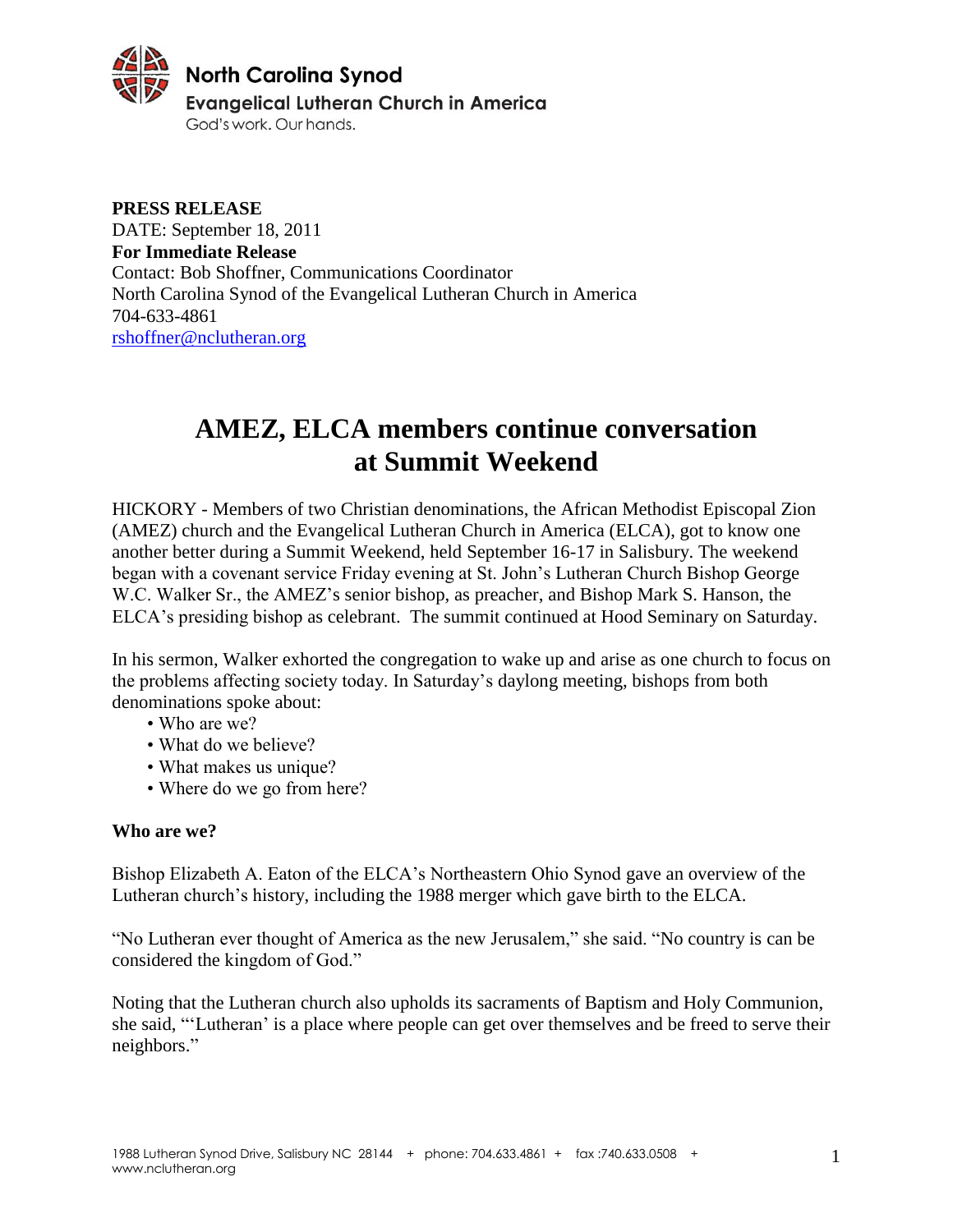Eaton added that although the Lutheran church is overwhelmingly white, church basements are beginning to be filled with the smells of greens, tortillas, fried rice, and goat, as the denomination is being enriched by the influx of immigrants.

Bishop Dennis V. Proctor of the AMEZ's Western Episcopal District noted his denomination's "tenacious resolve" to form a place of worship.

The AME Zion church was born when the leaders voted themselves out of the White Methodist Episcopal Church in 1820.

Black worshippers have upheld their Methodist and Episcopal traditions over the years. It is very much a church of ritual, he said, and it is known as the "Freedom Church."

"From the beginning, Zion has been at the forefront of the perpetual march for human freedom, dignity and equality," Proctor said. He added, "These talks today, although new to us, follow in the legacy and lifestyle of the people called Zion."

## **What do we believe?**

The Rev. Donald McCoid, the ELCA's executive for Ecumenical and Inter-Religious Relations, emphasized that Lutheran theology is centered in grace.

"We are justified by God's grace, not our behavior," he said. "Lutherans have much to learn from AMEZ about on sanctification, what God does in us through the Holy Spirit."

Lutherans, he said, read scripture through the lens of the Gospel, the good news of Jesus Christ, and believe in the catholic (universal) church.

"We strive for unity so that our witness to the world will be more effective," he said. "It does feel good to join hands with people of common belief. It is so important for us to see what is a part of our traditions so we can move forward."

Bishop Darryl B. Starnes Sr. of the AMEZ's Southwestern Delta Episcopal District said that the AME Zion church owes much to Luther and other leaders of the Protestant Reformation.

"Much of what we believe comes from Methodist doctrine," he said. "Scripture is the ultimate authority for our faith and practice."

For the AME Zion church, belief in scripture is followed by tradition, reason and experience. The church has summarized its beliefs through its 25 Articles of Religion.

Starnes also said that faith and repentance are like two sides of the same coin, both being integral parts of the Christian life.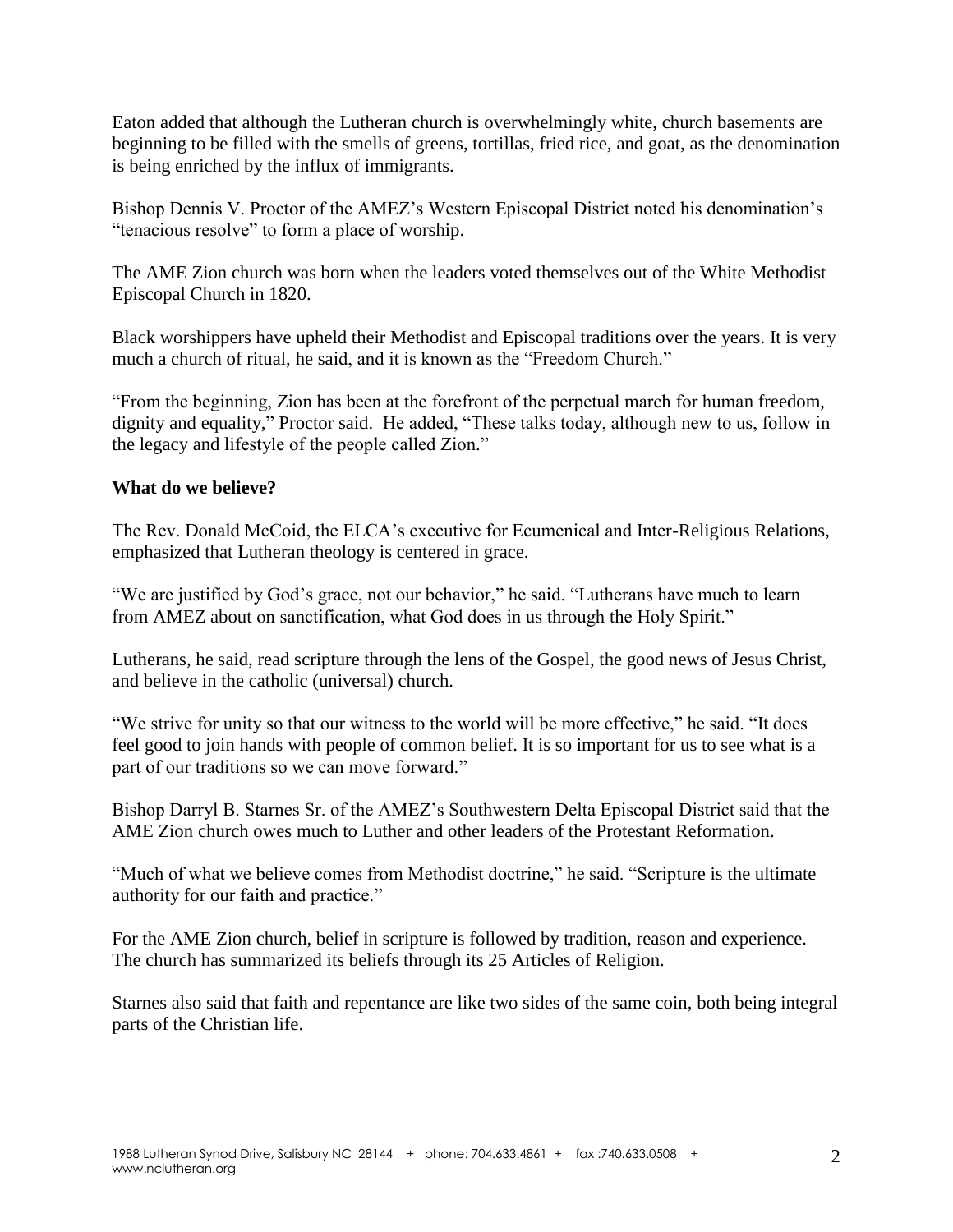### **What makes us unique?**

In talking about what made their two denominations unique, different from one another, the bishops explained their respective churches' structures, their call process for pastors, the ordination process, and the authority of their bishops.

"We are not a rich church," said Bishop Warren M. Brown of the AMEZ's Mid-Atlantic II Episcopal District. "We don't have a lot of foundation money, but I think we've done an outstanding job of spreading the gospel with what we have."

The AME Zion church, Brown said, has a worldwide presence with both domestic and international areas in most of the bishops' districts.

"We are driven by a desire to share the gospel wherever possible," Brown said. "Since 1796, we have sought to spread the gospel of salvation through Jesus Christ and will not abandon this calling."

Bishop Herman Yoos of the ELCA's South Carolina Synod explained the process whereby the Lutheran church calls its pastors to ministry, how conflicts are resolved, and how the church is involved in mission in the world.

## **Where do we go from here?**

The most important question of the weekend was, of course, where do the two denominations go together?

"This conversation needs to be spread to members of both denominations," said Bishop Kenneth Monroe of the AMEZ's South Atlantic Episcopal District, to take the mission "to the pews and pulpits."

The most obvious answer to "Where do we go from here?" is simply "home," said Bishop Wayne Miller of the ELCA's Metro Chicago Synod. The real questions, he said, are "Will the person who goes home be the same as the person who came and will the churches who now descend from this summit today be transfigured in some noticeable way?"

Miller said that Bishop Walker in his Friday night sermon had given both groups a call to action. "Action begins with learning to live 'awake,' knowing in our bones that it is too late to sleep."

The AMEZ-ELCA Summit weekend came about as the result of a mutual statement of mission adopted and affirmed in the past year this year by the AMEZ Council of Bishops and the ELCA Conference of Bishops. The document is thought to be the first of its kind between a historically black church and a historically white church.

"This is a primary relationship for us," ELCA Bishop Hanson said. "This has been a very important relationship to us. We fear that unity means uniformity and that diversity means division but here we have experienced unity in our diversity."